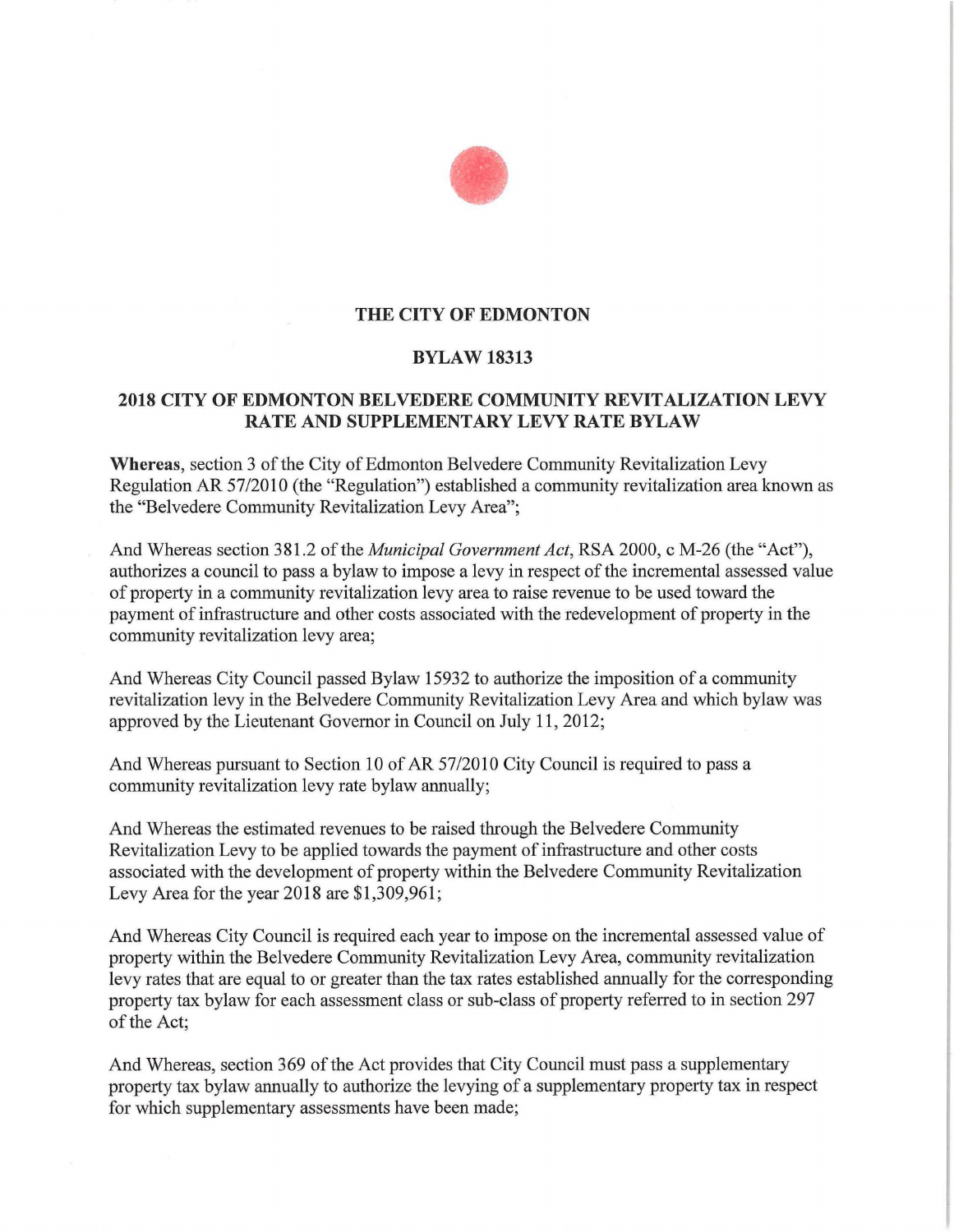And Whereas, pursuant to section 369(2.01) of the Act, a council may pass a bylaw authorizing it to impose a supplementary tax on Designated Industrial Property if it passes a bylaw to impose a supplementary tax on all other property in the municipality;

And Whereas all Designated Industrial Property falls within one or more of the classes in section 297 of the Act;

And Whereas, the City is required to levy a tax to pay the requisition for Designated Industrial Property under section 359.3 of the Act;

Edmonton City Council enacts:

## **PART I- PURPOSE, DEFINITIONS AND INTERPRETATION**

| <b>PURPOSE</b>     | 1              | The purpose of this bylaw is to authorize the levying of<br>a community revitalization levy rate upon all taxable<br>property within the boundaries of the Belvedere<br>Community Revitalization Levy Area shown on the<br>assessment and tax roll and a supplementary community<br>revitalization levy rate in respect for which<br>supplementary assessments have been made. |
|--------------------|----------------|--------------------------------------------------------------------------------------------------------------------------------------------------------------------------------------------------------------------------------------------------------------------------------------------------------------------------------------------------------------------------------|
| <b>DEFINITIONS</b> | $\overline{2}$ | In this bylaw, unless the context otherwise requires:                                                                                                                                                                                                                                                                                                                          |
|                    |                | "Act" means the <i>Municipal Government Act</i> ,<br>(a)<br>RSA 2000, c M-26.                                                                                                                                                                                                                                                                                                  |
|                    |                | "Assessment Roll" means assessment roll as<br>(b)<br>defined in section 303 of the Act;                                                                                                                                                                                                                                                                                        |
|                    |                | "Community Revitalization Assessment Roll"<br>(c)<br>means the Community Revitalization<br>Assessment Roll as defined in section 8 of the<br>Regulation and is a continuation of the<br>Assessment Roll;                                                                                                                                                                       |
|                    |                | "Community Revitalization Levy Rate" means<br>(d)<br>the rate imposed under a community                                                                                                                                                                                                                                                                                        |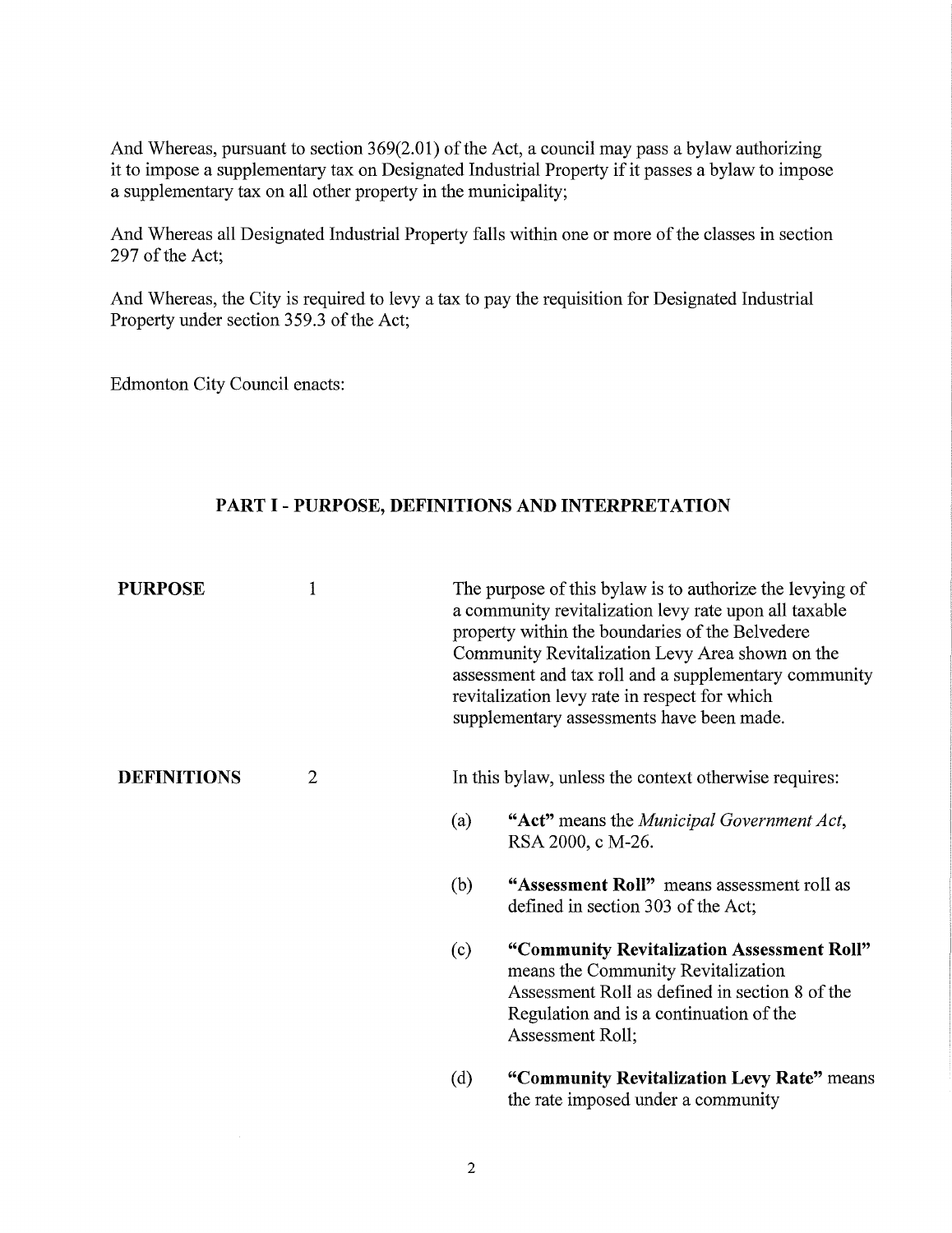revitalization levy bylaw for the applicable assessment class or sub-class of property;

- ( e) **"Community Revitalization Levy Roll"** means the Community Revitalization Levy Roll as defined in section 9 of the Regulation and is a continuation of the Property Tax Roll;
- (f) **"Co-operative Housing Project"** means a cooperative housing project that is:
	- (i) incorporated under the *Cooperatives Act,*  S.A. 2001, c. C-28.1; or;
	- (ii) comprised exclusively of the members that are either;
		- (A) members as defined by sections  $1(1)(f)$  and  $1(1)(ee)$  of the *Cooperatives Act;* or
		- (B) the City of Edmonton; or
		- (C) any combination of the above categories of A and B; and
		- (D) includes property owned by a non-profit housing society incorporated under the *Societies Act,* RSA 2000, c S-14, and occupied by tenants.
- (g) **"Council"** means the Council of the City of Edmonton;
- (h) **"Designated Industrial Property"** means designated industrial property as defined in section  $284(1)(f.01)$  of the Act;
- (i) **"Designated Industrial Property Requisition"**  means the designated property requisition set by the Minister in accordance with Section 359.3 of the Act;
- G) **"Incremental Assessed Value"** means Incremental Assessed Value as defined in section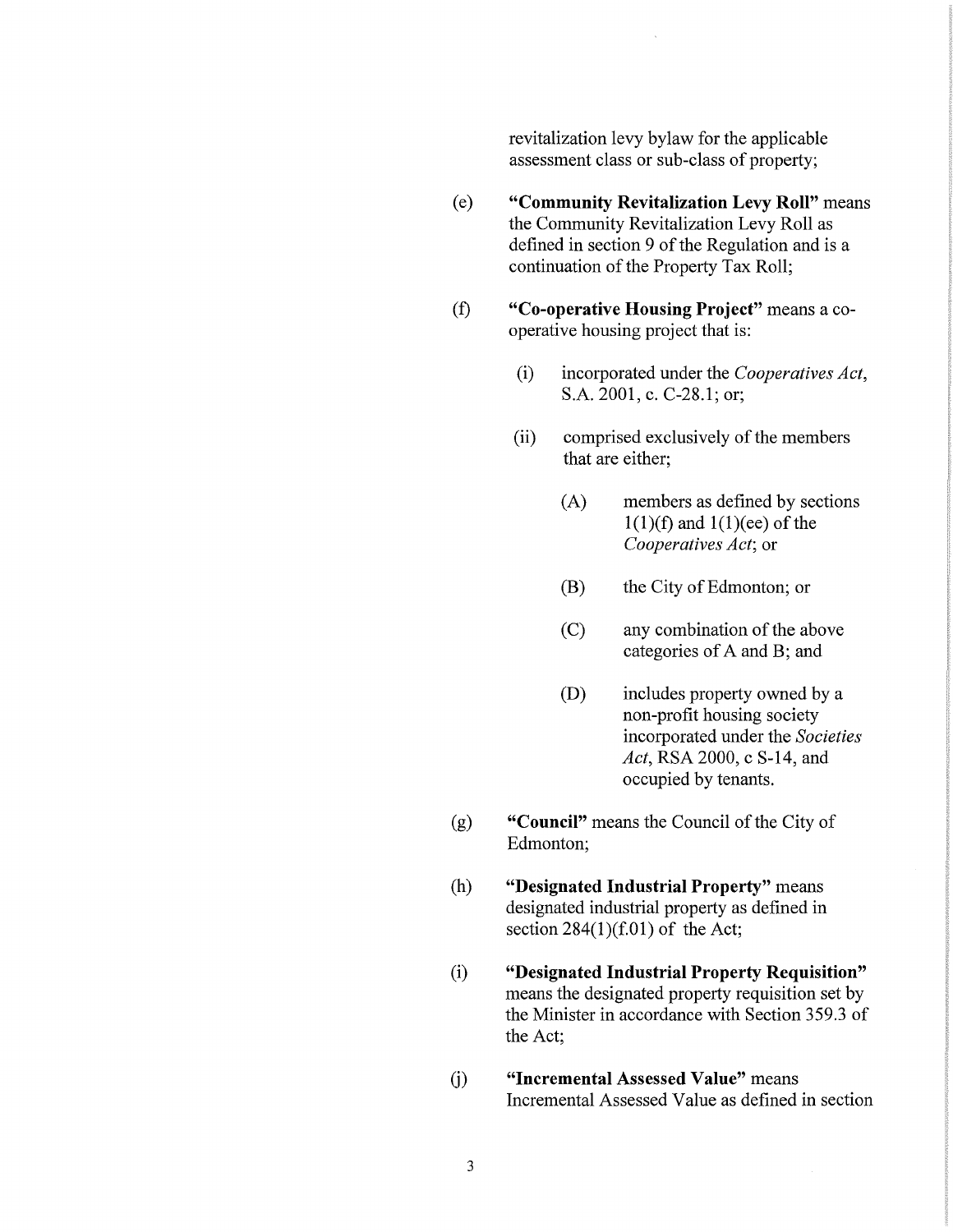381.l(a) of the Act;

- (k) **"Manufactured Home"** means manufactured home as defined in section 284(1)(m) of the Act;
- (1) **"Manufactured Home Community** " means manufactured home community as defined in section  $284(1)(n)$  of the Act;
- (m) **"Mobile Home"** means mobile home as defined in section  $284(1)(n.1)$  of the Act;
- (n) **"Non-Residential Property"** means nonresidential property as defined in section 297(4)(b) of the Act;
- ( o) **"Other Residential"** means a sub-class of property classified as Class 1 – residential, as set out in section 297 of the *Municipal Government Act,* which includes property, or a portion of property that contains:
	- (i) four or more self-contained dwelling units which are used or intended to be used for permanent living accommodations, together with any other buildings or amenity areas located on the property that are ancillary to the dwelling units; or;
	- (ii) vacant land that in the future, as designated by a land use bylaw, a neighborhood area structure plan, or an area structure plan, may be developed into a property that contains four or more selfcontained dwelling units to be used for permanent living accommodations;

but not including a co-operative housing project or a property that falls into the Transitional Residential sub-class.

- (p) **"Property Tax Roll"** means the tax roll as defined in section 329 of the Act;
- ( q) **"Provincial Assessor"** means the assessor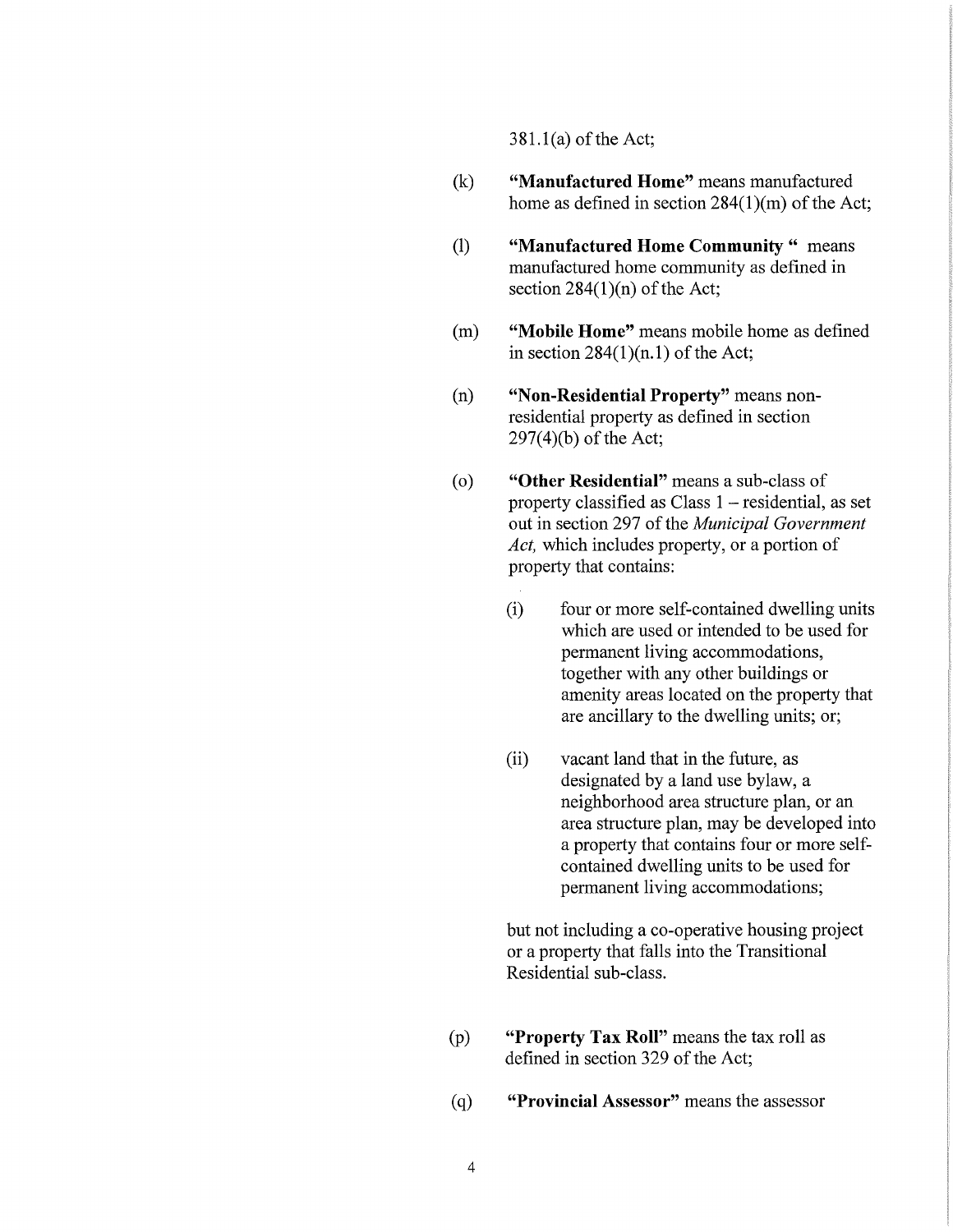appointed by the Minister to be the provincial assessor under section 284 .1 of the Act;

- (r) **"Provincial Assessment Roll"** means an assessment prepared by the Provincial Assessor pursuant to section 303.1 of the Act;
- (s) **"Provincial Supplementary Assessment Roll"**  means a supplementary assessment roll prepared by the Provincial Assessor as defined by section 315 of the Act;
- (t) **"Residential Assessment Class Property"**  means residential property as defined in section  $297(4)$ (c) of the Act;
- (u) **"Residential"** means a sub-class of property classified as Class  $1 -$  residential, as set out section 297 of the *Municipal Government Act,*  which includes property, or a portion of property, that contains:
	- (i) three or less self-contained dwelling units which are used or intended to be used for permanent living accommodations, together with any other buildings or amenity areas located on the property that are ancillary to the dwelling units;
	- (ii) a self-contained dwelling unit and parking area, if any, established under the same condominium plan and any common property associated with the unit;
	- (iii) a co-operative housing project;
	- (iv) a mobile home or manufactured home located on a site in a mobile home or manufactured home community, and any other improvements located on the property owned and occupied by the person occupying the mobile home or manufactured home;
	- (v) vacant land that in the future, as designated by a land use bylaw, a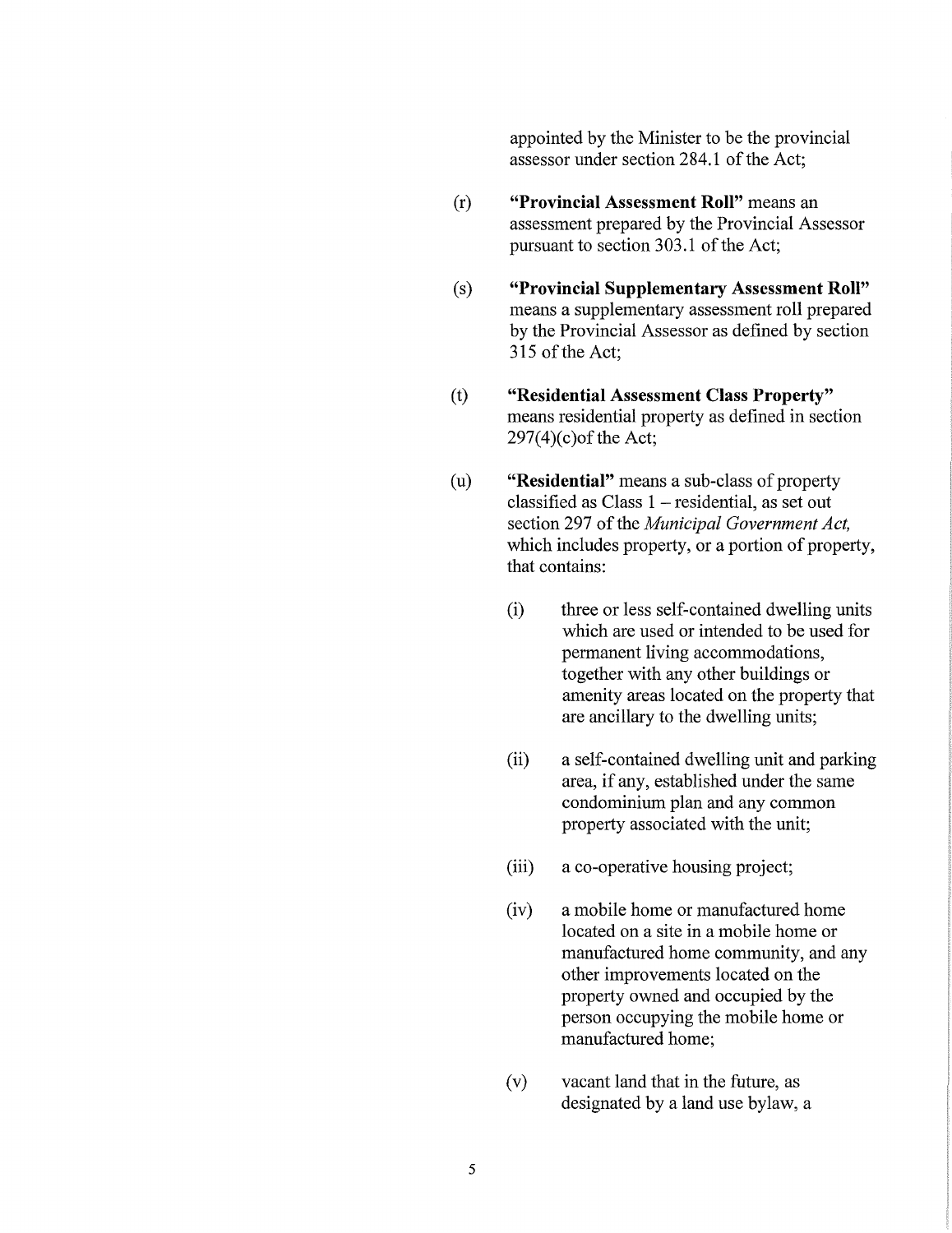neighborhood area structure plan, or an area structure plan, may be developed into a property used for permanent living accommodations that will not contain more than three self-contained dwelling units;

(vi) natural areas and parkland, including an area of land that in the near future may be designated as environmental reserve;

but does not include property that falls into the Other Residential sub-class or the Transitional Residential sub-class.

- ( q) **"Supplementary Assessment"** means an assessment made pursuant to section 314 of the Act;
- (r) **"Supplementary Assessment Roll"** means a supplementary assessment roll as defined by section 315 of the Act;
- (s) **"Supplementary Property Tax Roll"** means a supplementary property tax roll as defined by section 369 of the Act.
- (t) **"Transitional Residential"** means a sub-class of property classified as Class I - residential, as set out in section 297 of the *Municipal Government Act,* which includes property, or a portion of property that contains:
	- (i) an improved parcel of land that was previously classified as non-residential where there is an intention to use the land for permanent living accommodation, but as of the condition date no building permit has been issued that allows construction or renovation of the improvement where the permanent living accommodation will take place;
	- (ii) property on which industry, commerce, or another use currently takes place.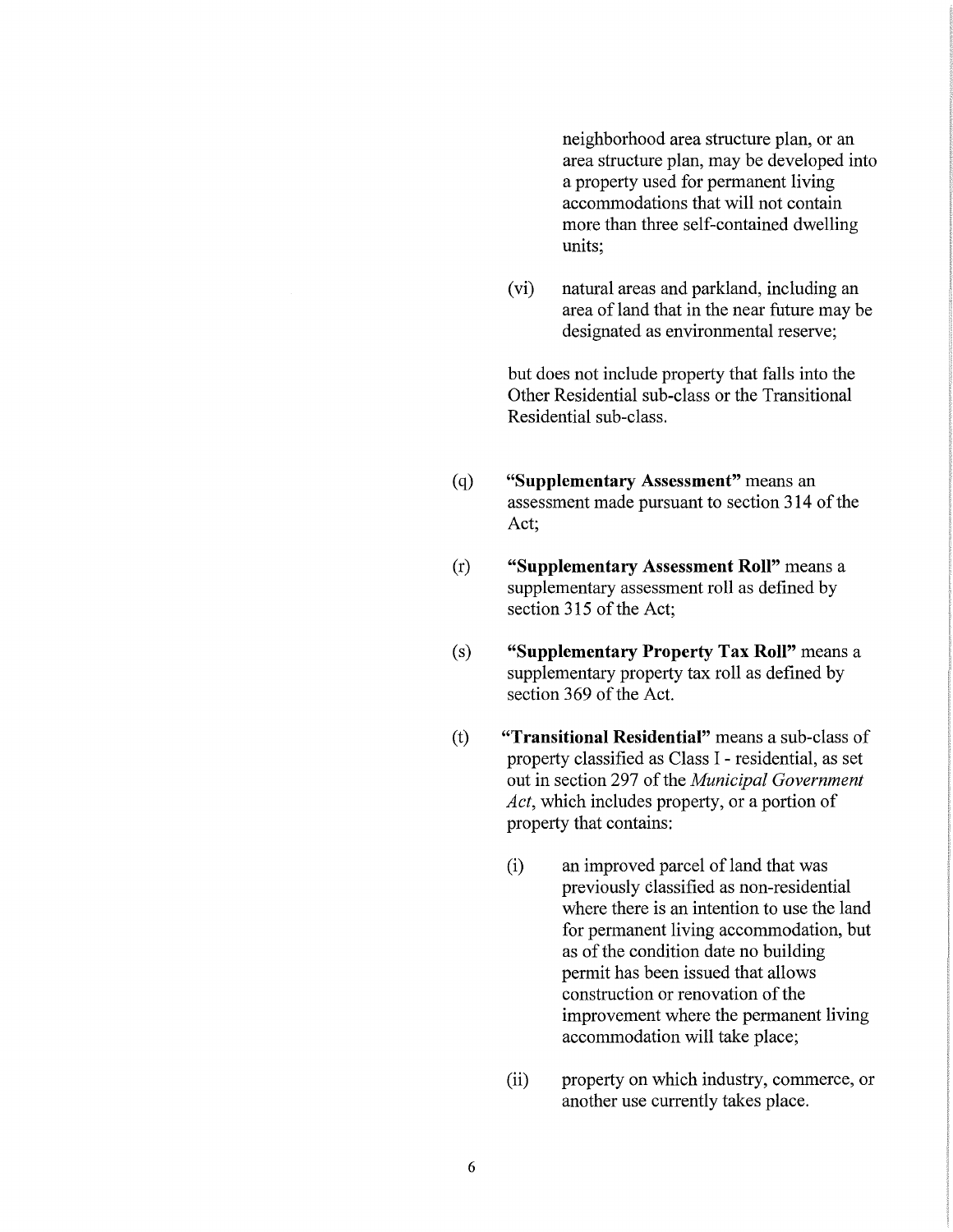## **RULES FOR** 3 **INTERPRETATION**

The marginal notes and headings in this bylaw are for reference purposes only.

# **PART** II - **ASSESSMENT CLASSES AND TAX RATES**

| <b>ASSESSMENT</b><br><b>CLASSES AND</b><br><b>SUB-CLASSES</b>                    | $\overline{4}$ |     |                                                                                                                                                                                                                                                                                                                                                                                 | For the purpose of the 2018 City of Edmonton Belvedere<br>Community Revitalization Levy Rate Bylaw, all assessed<br>property within the boundary of the Belvedere Community<br>Revitalization Levy Area is hereby divided into one or more of<br>the following assessment classes and sub-classes: |  |  |
|----------------------------------------------------------------------------------|----------------|-----|---------------------------------------------------------------------------------------------------------------------------------------------------------------------------------------------------------------------------------------------------------------------------------------------------------------------------------------------------------------------------------|----------------------------------------------------------------------------------------------------------------------------------------------------------------------------------------------------------------------------------------------------------------------------------------------------|--|--|
|                                                                                  |                |     | (a)                                                                                                                                                                                                                                                                                                                                                                             | Residential Assessment Class Property:                                                                                                                                                                                                                                                             |  |  |
|                                                                                  |                |     |                                                                                                                                                                                                                                                                                                                                                                                 | Residential;<br>(i)<br>Other Residential;<br>(ii)<br><b>Transitional Residential.</b><br>(iii)                                                                                                                                                                                                     |  |  |
|                                                                                  |                |     | (b)                                                                                                                                                                                                                                                                                                                                                                             | Non-Residential Property;                                                                                                                                                                                                                                                                          |  |  |
|                                                                                  |                |     | (c)                                                                                                                                                                                                                                                                                                                                                                             | Farmland;                                                                                                                                                                                                                                                                                          |  |  |
|                                                                                  |                |     | (d)                                                                                                                                                                                                                                                                                                                                                                             | Machinery and Equipment.                                                                                                                                                                                                                                                                           |  |  |
| <b>LEVY OF</b><br><b>COMMUNITY</b><br><b>REVITALIZATION</b><br><b>LEVY RATES</b> | 5              | (1) | The Chief Administrative Officer is hereby authorized to levy<br>the rates set out in Schedule "A" against the incremental<br>assessed value of all taxable property within the Belvedere<br>Community Revitalization Levy Area as shown on the<br>Community Revitalization Assessment Roll and the<br>Supplementary Assessment Roll and classified according to this<br>bylaw. |                                                                                                                                                                                                                                                                                                    |  |  |
|                                                                                  |                | (2) |                                                                                                                                                                                                                                                                                                                                                                                 | The Chief Administrative Officer is hereby authorized to levy<br>the Designated Industrial Property Requisition against the<br>incremental assessed value of all Designated Industrial Property<br>shown on the Provincial Assessment Roll and the Provincial<br>Supplementary Assessment Roll.    |  |  |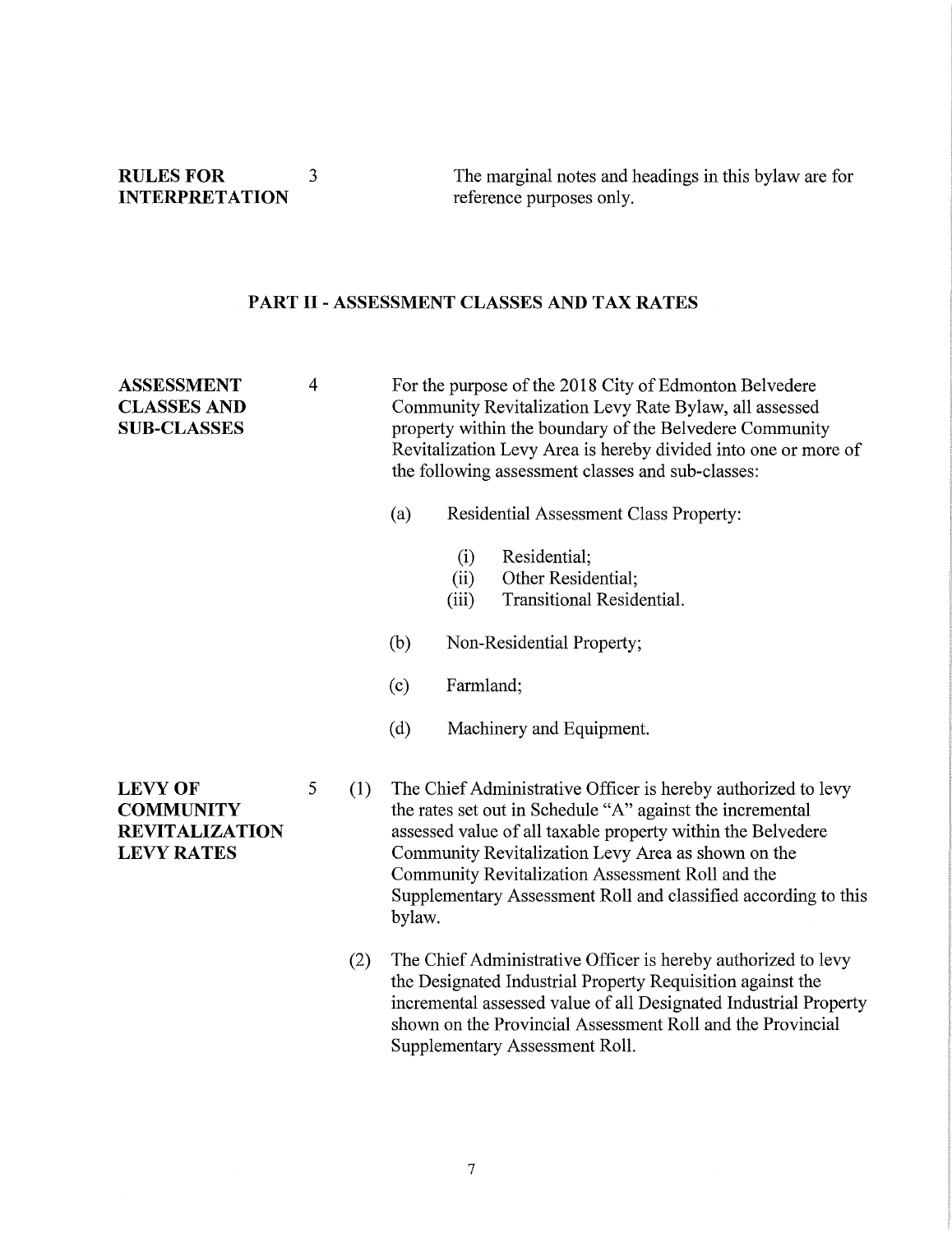# **PART III - COMMUNITY REVITALIZATION LEVY ROLL AND PROPERTY TAX NOTICES**

| <b>COMMUNITY</b><br><b>REVITALIZATION</b><br><b>LEVY ROLL</b> | 6 |     | A Community Revitalization Levy Roll shall be prepared in<br>accordance with section 9 of the Regulation.                                                                                                        |
|---------------------------------------------------------------|---|-----|------------------------------------------------------------------------------------------------------------------------------------------------------------------------------------------------------------------|
| <b>PROPERTY TAX</b><br><b>NOTICES</b>                         |   | (1) | Property tax notices shall be prepared in accordance with section<br>333 of the Act for all taxable property shown on the Community<br><b>Revitalization Assessment Roll.</b>                                    |
|                                                               |   | (2) | Property tax notices shall be sent in accordance with section 333<br>and 335 of the Act to the taxpayers.                                                                                                        |
| PAYMENT<br><b>DEADLINE</b>                                    | 8 |     | The taxes imposed, assessed and collected by the community<br>revitalization levy rates for the Belvedere Community<br>Revitalization Levy Area are due and payable to the City of<br>Edmonton on June 30, 2018. |

# **PART IV - SUPPLEMENTARY COMMUNITY REVITALIZATION LEVY RATES**

| <b>SUPPLEMENTARY</b><br><b>COMMUNITY</b><br><b>REVITALIZATION</b><br><b>LEVY RATES</b> | 9  | (1) | A supplementary community revitalization levy may be imposed<br>for Designated Industrial Property if the Designated Industrial<br>Property has received a supplementary assessment by the<br>Provincial Assessor. |
|----------------------------------------------------------------------------------------|----|-----|--------------------------------------------------------------------------------------------------------------------------------------------------------------------------------------------------------------------|
|                                                                                        |    | (2) | A supplementary community revitalization levy may be imposed<br>for all other property if that property has received a<br>supplementary assessment.                                                                |
|                                                                                        | 10 |     | The supplementary community revitalization levy rates for 2018<br>are the same as the community revitalization levy rates set out in<br>Schedule "A".                                                              |
| <b>SUPPLEMENTARY</b><br>PROPERTY TAX<br><b>ROLL</b>                                    | 11 |     | Subject to the provisions of section 369, a supplementary<br>property tax roll shall be prepared in accordance with section<br>369 of the Act.                                                                     |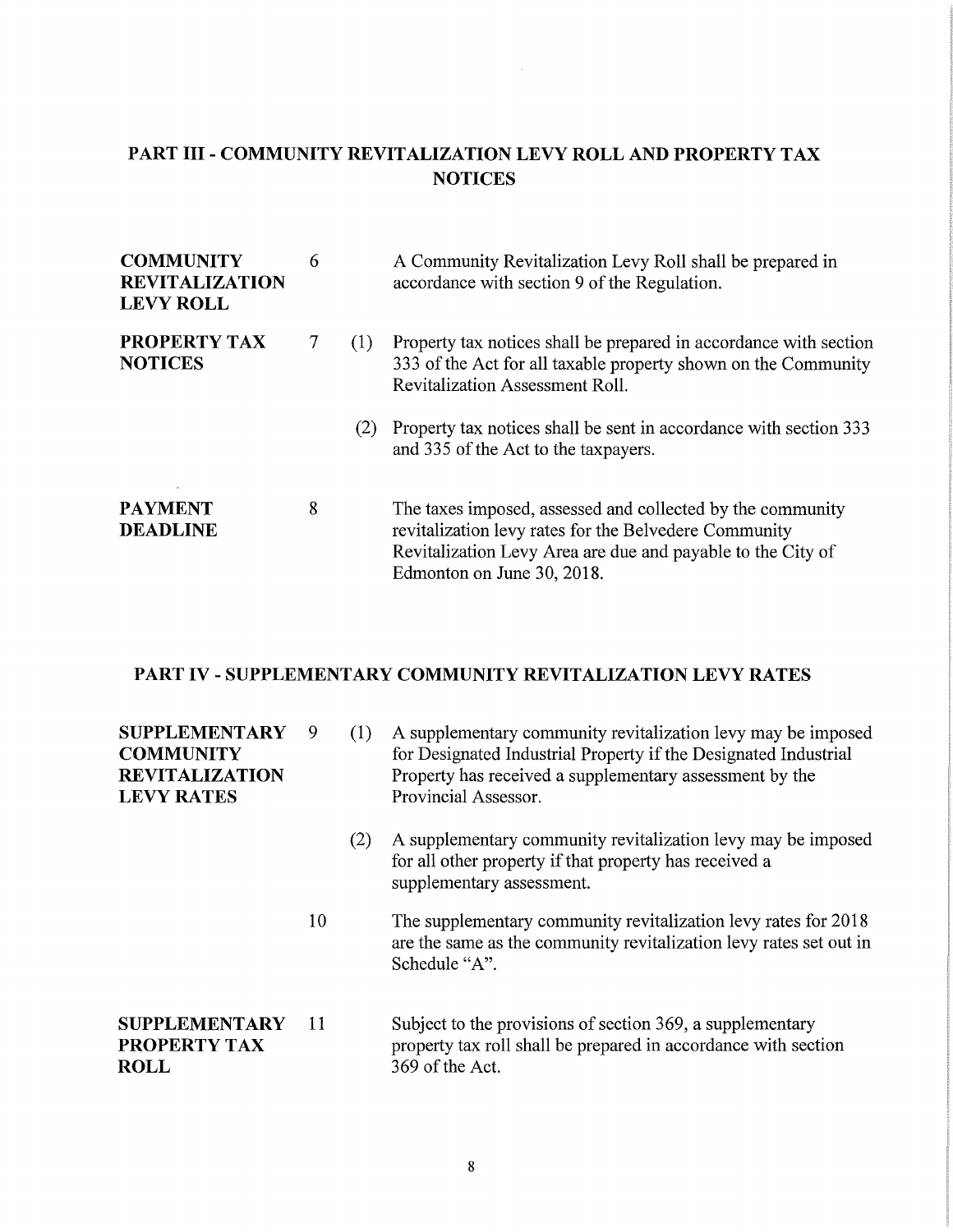| <b>SUPPLEMENTARY</b> | $12 \quad (1)$ | Supplementary property tax notices shall be prepared in         |
|----------------------|----------------|-----------------------------------------------------------------|
| <b>PROPERTY TAX</b>  |                | accordance with section 369 of the Act for all taxable property |
| <b>NOTICES</b>       |                | shown on the supplementary property tax roll.                   |
|                      |                |                                                                 |

(2) Supplementary property tax notices shall be sent in accordance with section 369 of the Act to the persons liable to pay the taxes.

### **PART V** - **GENERAL**

**NUMBER AND** 13 **GENDER REFERENCES**  All references in this bylaw will be read with such changes in number and gender as may be appropriate according to whether the reference is to a male or female person, or a corporation or partnership.

**REPEALS** 14 Bylaw 18313 is hereby repealed on May 1, 2028.

**EFFECTIVE DATE** 15 This bylaw takes effect after third reading and signatures have been completed.

| READ a first time this        | 24 <sup>th</sup> | day of | April | 2018; |
|-------------------------------|------------------|--------|-------|-------|
| READ a second time this       | 24 <sup>th</sup> | day of | April | 2018; |
| READ a third time this        | $24^{\text{th}}$ | day of | April | 2018; |
| <b>SIGNED AND PASSED this</b> | 24 <sup>th</sup> | day of | April | 2018. |

THE CITY OF EDMONTON YOR

CITY CLERK